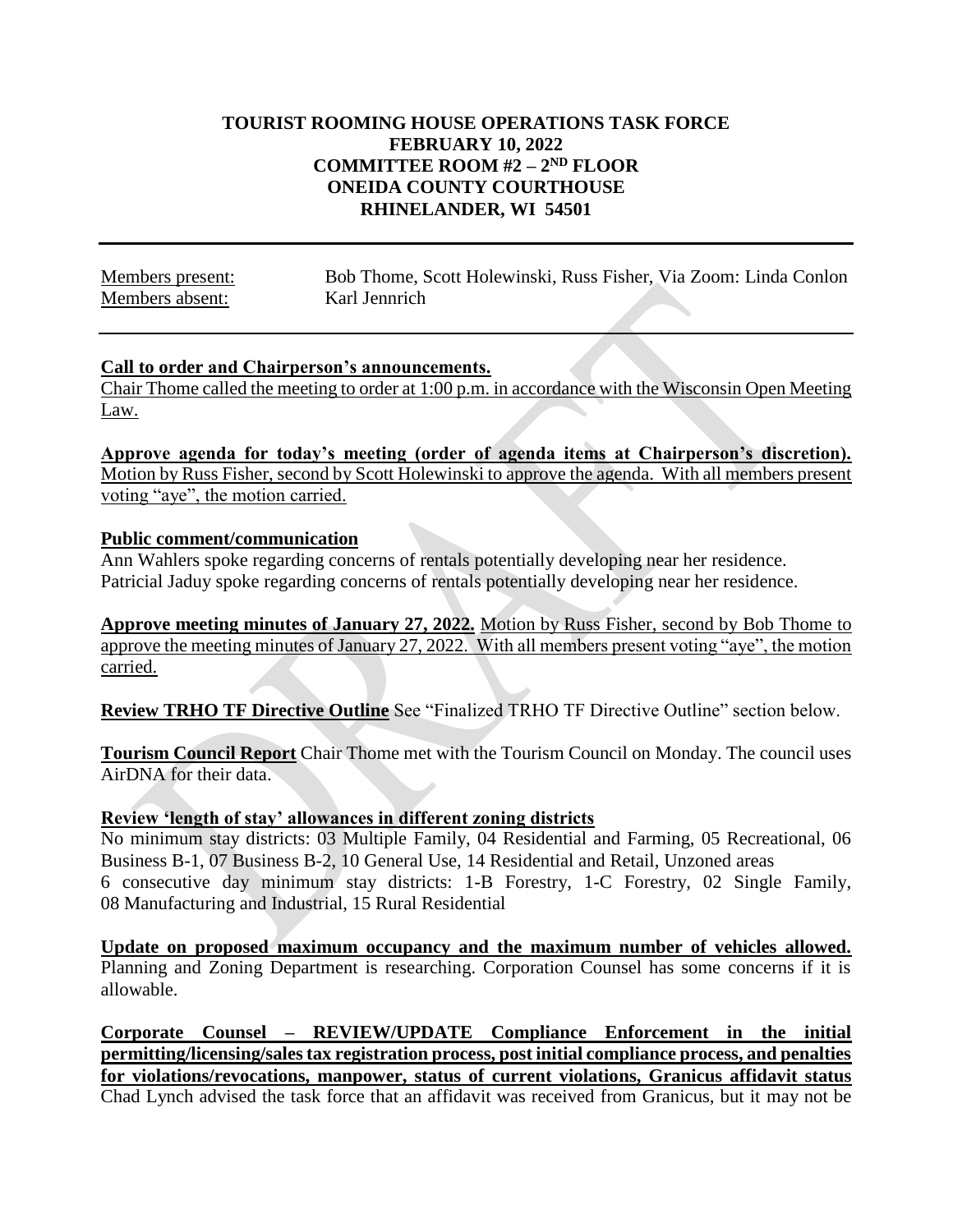admissible in court. Had first court trial for a TRH citation yesterday; it was a guilty verdict. Mr. Lynch stated that including a definition of "occupancy" in the tourist rooming house ordinance, section  $9.58(C)(1)$  may be helpful.

**Public Health Department – REVIEW/UPDATE Inspection & Licensing process, manpower/job requirements, metrics, fees, funding** Jody McKinney informed the task force that the Board of Health approved the hiring of an additional sanitarian, Linda will be taking to the County Board for their approval then they will post the position and hope to have it filled by early summer.

**Planning & Zoning Department – REVIEW/UPDATE Administrative Review Permit process, manpower/job requirements, metrics, fees, funding, Walworth, Polk, Buffalo County Ordinance** There is no known response from the counties to date. The task force was given a frequently asked question handout that Walworth County uses. The task force agreed it may be helpful to offer something similar on the County website.

**FINALIZE TRHO TF Directive Outline** The task force discussed and made changes to the directive report and directive outline summary, a copy of each is attached to these minutes.

**Future agenda topics –** Not applicable, no future meetings

#### **Public comment/communications**

Ann Wahlers spoke regarding the history of TRH's.

Scott Elsner spoke and suggested that maximum occupancy be tied to the number of formal bedrooms (as defined by having a closet, egress window, etc.) which may prevent oversized septic systems and parking problems.

Teri Schwab clarified that TRH's in unzoned areas still require a license from the Health Department regardless of whether they require an administrative review permit.

**Dates and items for future agenda/meetings –** Not applicable, no future meetings

#### **Adjourn.**

2:56 p.m. There being no further matters to lawfully come before the committee, Chair Thome adjourned the meeting.

Chair, Bob Thome

\_\_\_\_\_\_\_\_\_\_\_\_\_\_\_\_\_\_\_\_\_\_\_\_\_\_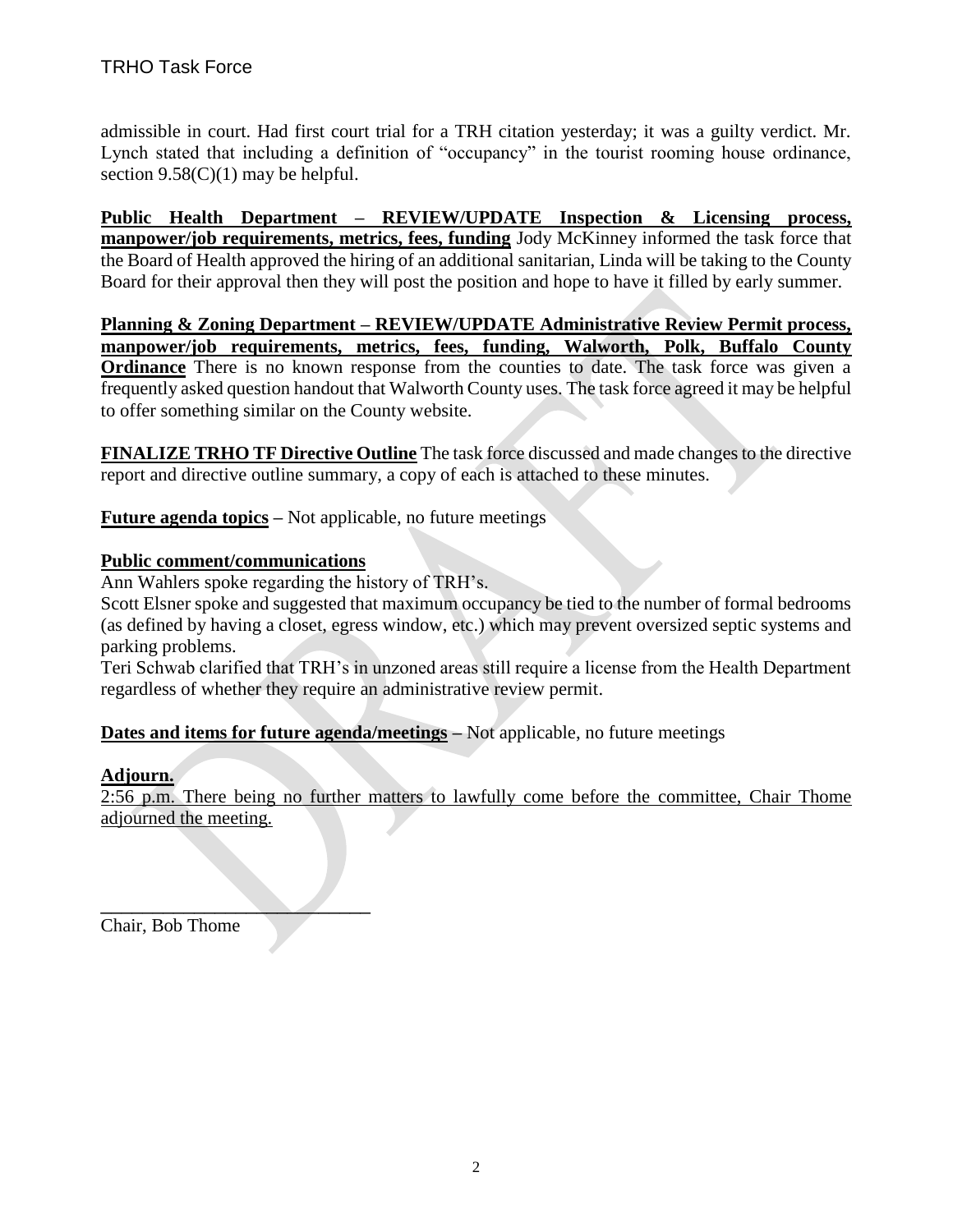#### **Tourist Rooming House Operations (TRHO) Resolution Directives Summary \*Reference the Task Force Directives Status Report dated 2.10.22**

#### **Find a method to address staffing to ensure compliance of Tourist Rooming House Operations**

 Create or appoint a lead person/coordinator to coordinate efforts of the OCPZD, OCHD, and Corporation Counsel to ensure efficiency with all three departments.

### **Establish a process for handling non-compliant TRHO**

- Current process: once identified, letter sent for non-compliance (instructed to stop renting or obtain permit) or for not following permit conditions (citation/letter sent).
- Occupancy, minimum stay, and parking are most common for non-compliance of permitted units.
- Consider amending ordinance to limit occupancy and parking at all times. Utilize site inspections for out of compliance TRHO in addition to Granicus Compliance Monitoring and 24/7 Hotline modules.

## **Explore third party providers to help lessen staff TRHO compliance burden**

- Renew Granicus Identification Contract: contract for 700 listings, cost \$14,987 (included in OCPZD 2022 Budget or utilize ARPA funding)
- Purchase three additional modules (Compliance Monitoring, 24/7 Hotline, Mobile Permitting & Registration) for ~394 units, cost \$14,042 (possible ARPA funding or General Fund)

## **Establish job requirements for staff assigned to TRHO compliance**

- OCHD Environmental Health Specialist (EHS) job requirements, per DATCPrecommendation is for 280-320 licensed facilities/per inspector (all OCHD programs, including TRHO).
- OCPZD job requirements-Land Use Specialist-Administrative Review Permit review (2 currently in that position).

## **Review penalties for violations and develop changes to permitting and licensing**

- Current penalties for non-compliance may be insufficient to gain compliance.
- Require coordination of OCHD license and inspection prior to issuing the ARP. Eliminates the chance the two departments could be out of alignment on permitting and licensing (the current MOU between the two departments has limitations).
- Require a WI Seller's Permit and Room Tax Permit (if applicable) prior to issuing the ARP.
- Implement an annual renewal fee for all TRHO's, to update information and evaluate compliance with the ARP.

## **Establish a yearly goal for addressing non-compliant TRHO**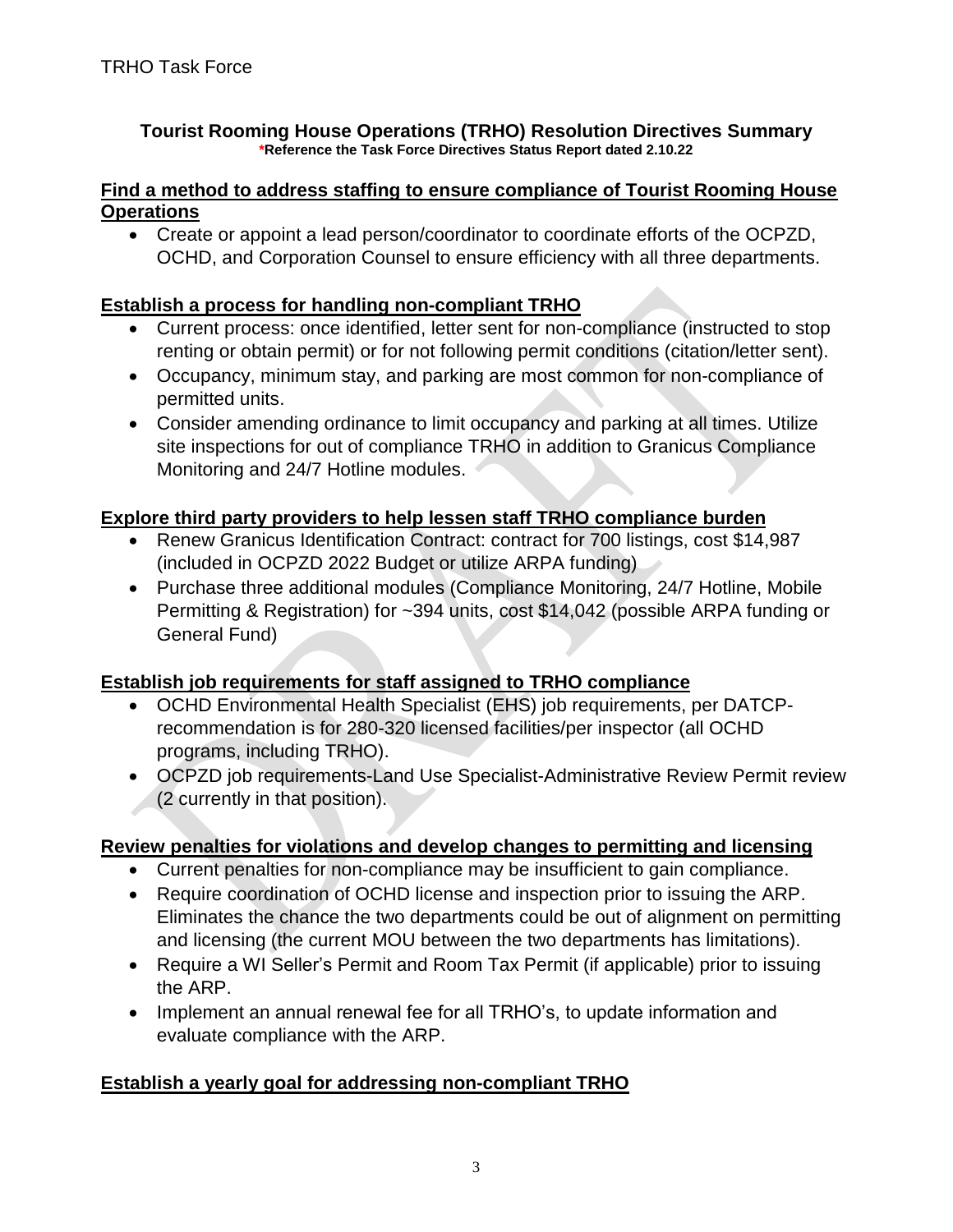# TRHO Task Force

 2022 goals-100 units (currently estimated to be between 100-150 TRHO that need some type of compliance or enforcement action)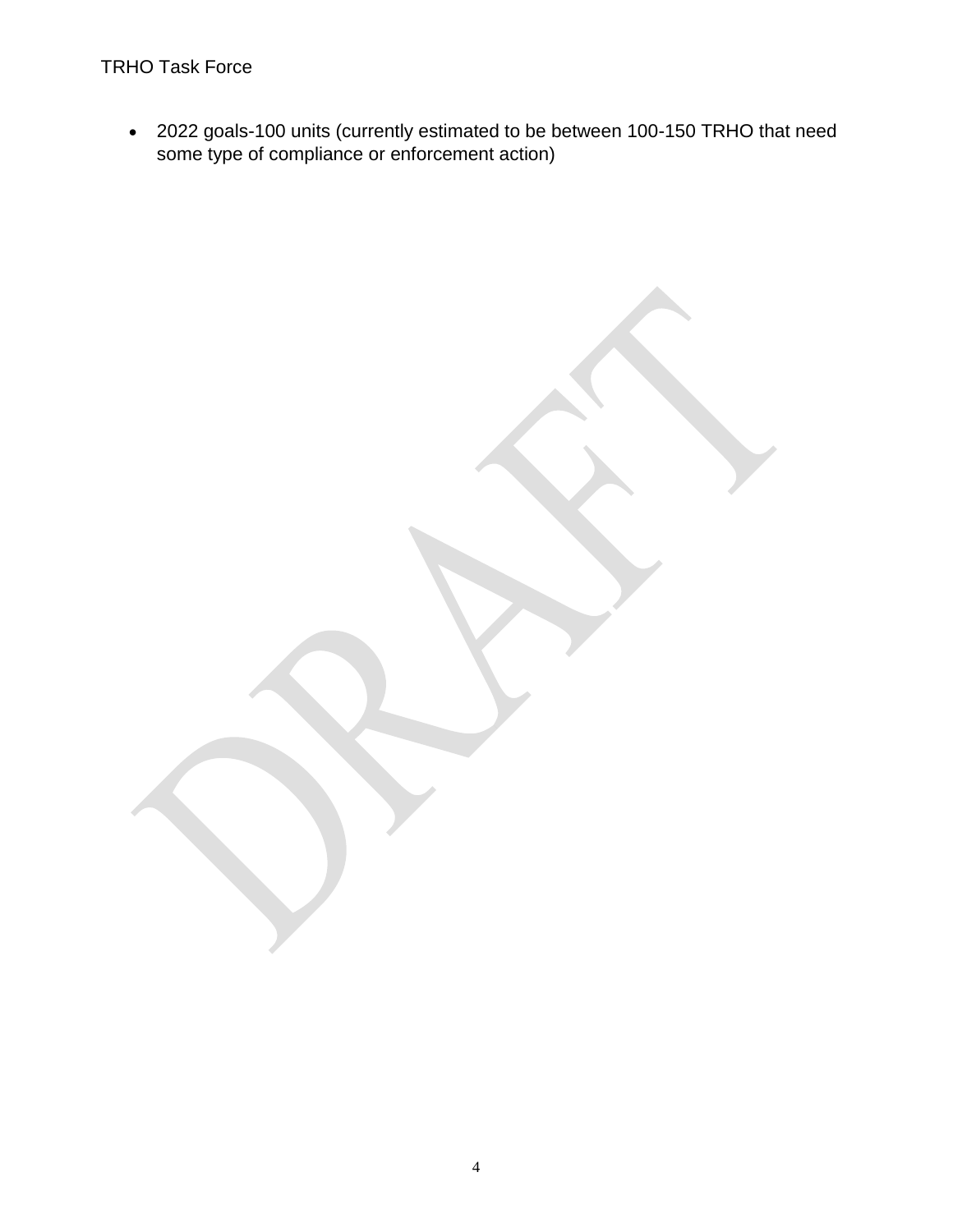# **Tourist Rooming House Task Force Resolution #120-2021 Directives Status Report to Oneida County Board of Supervisors As of February 10, 2022**

# **Task Force Team:**

- Bob Thome Oneida County (OC) Supervisor
- Scott Holewinski OC Supervisor
- Russ Fisher OC Supervisor
- Karl Jennrich Planning & Zoning Department, Director
- Todd Troskey Planning & Zoning Department, Assistant Director
- Deanna Tushoski Planning & Zoning Department
- Linda Conlon Health Department, Director
- Jody McKinney Health Department, Environmental Health Specialist
- Chad Lynch Corporation Counsel

## **Resolution Directives:**

- Find a method to address staffing to ensure compliance of Tourist Rooming House Operations (TRHO)
- Establish a process for dealing with non-compliant TRHO
- Explore third party providers to help lessen the burden of assuring compliance of TRHO
- Establish job requirements of those dealing with TRHO compliance
- Review penalties for violations and list suggested changes to permitting and licensing
- Establish a yearly goal for addressing TRHO which are out of compliance

## **Background:**

- **▶ Ordinance History:** 
	- o As part of the 2017-2019 Wisconsin State Budget, the Wisconsin Legislature enacted a law (within Act 59) that prohibits a local municipality (County, Village, Town) from banning rental of a dwelling for a period of time of seven (7) consecutive days or more.
	- $\circ$  The law does not prohibit the county from regulating short-term rentals of any duration, and does not prohibit the county from requiring short-term rentals to meet requirements such as parking, occupancy, septic system sizing, requiring resident agents, or permits.
	- o In 2019, the Oneida County Board of Supervisors adopted section 9.58- Tourist Rooming Houses, as part of the Oneida County Zoning and Shoreland Protection Ordinance (OCZ&SPO).
- $\triangleright$  Definition and Requirements: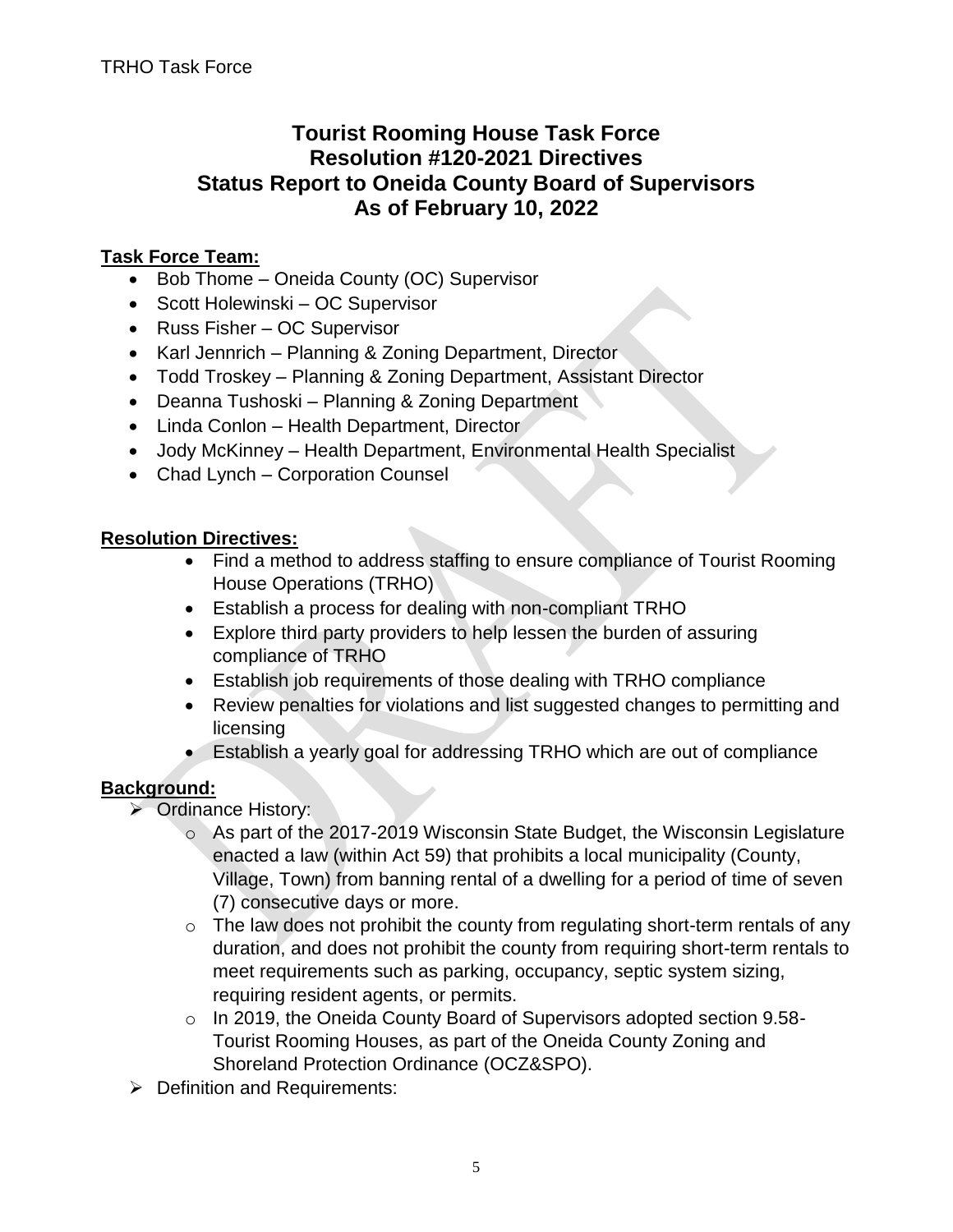- o Current OCZ&SPO Definition-Tourist Rooming House: All lodging places and dwelling units for eight (8) or less persons, other than hotels and motels with four (4) or less rooms, in which sleeping accommodations are offered for pay to tourists or transients. It does not include private boarding or rooming houses not accommodating tourist or transients, or bed and breakfast establishments.
- o ATCP 72 definition (used by OCHD)-"Tourist rooming house" means all lodging places and tourist cabins and cottages, other than hotels and motels, in which sleeping accommodations are offered for pay to tourists or transients. It does not include private boarding or rooming houses not accommodating tourists or transients, or bed and breakfast establishments regulated under ch. [ATCP 73.](https://docs.legis.wisconsin.gov/document/administrativecode/ch.%20ATCP%2073)
- o TRHO fall under the jurisdiction of the Oneida County Planning & Zoning Department (OCPZD) and the Shoreland Protection Ordinance - Must have an Administrative Review Permit (ARP) in zoned areas and comply with those regulations (\$250 one-time fee or \$750 after the fact fee). No ARP is required in unzoned areas.
- o The Oneida County Health Department (OCHD) was granted 'agent' status (under contract) by the Wisconsin Department of Agriculture, Trade, and Consumer Protection (DATCP) in 2006 – charged with administering the DATCP Lodging Program. Pursuing unlicensed lodging facilities helps eliminate unfair business practices. TRHO must have an OCHD License and annual inspection (\$300 license one-time fee, \$110 annual inspection fee). In the past, OCHD has deferred locating unlicensed TRH's to the OCPZD. An OCHD license is required regardless of whether an ARP is required by the OCPZD. TRHO must have a WI Sales Tax Seller's ID number and report revenues collected in all areas, and may require a 'Town' Room Tax number and revenue collection reporting.
- o The task force chose not to address a property/casualty insurance requirement, based upon advice of Corporation Counsel.
- $\triangleright$  By the Numbers:
	- $\circ$  The number of 'active' TRHO listings is fluid and ever changing depending upon the time of year – lower after Labor Day, increasing towards April/May.
	- o As of 7-9-2020, on the VRBO website, were advertised over 1,000 TRHO listings in OC.
	- o As of 2-20-2021, Granicus (OCPZD third Party provider) identified 701 TRHO listings in OC.
	- $\circ$  As of 10-20-2021, AirDNA (third party provider tourism) identified 433 active TRHO listings on AirBNB in OC.
	- o As of 1-26-2022, OCPZD had sent out 76 letters in '21 and '22.
	- o As of 1-26-2022, Granicus identified 289 active listings.
	- o There are currently estimated to be between 100-150 TRHO that need some type of compliance or enforcement action.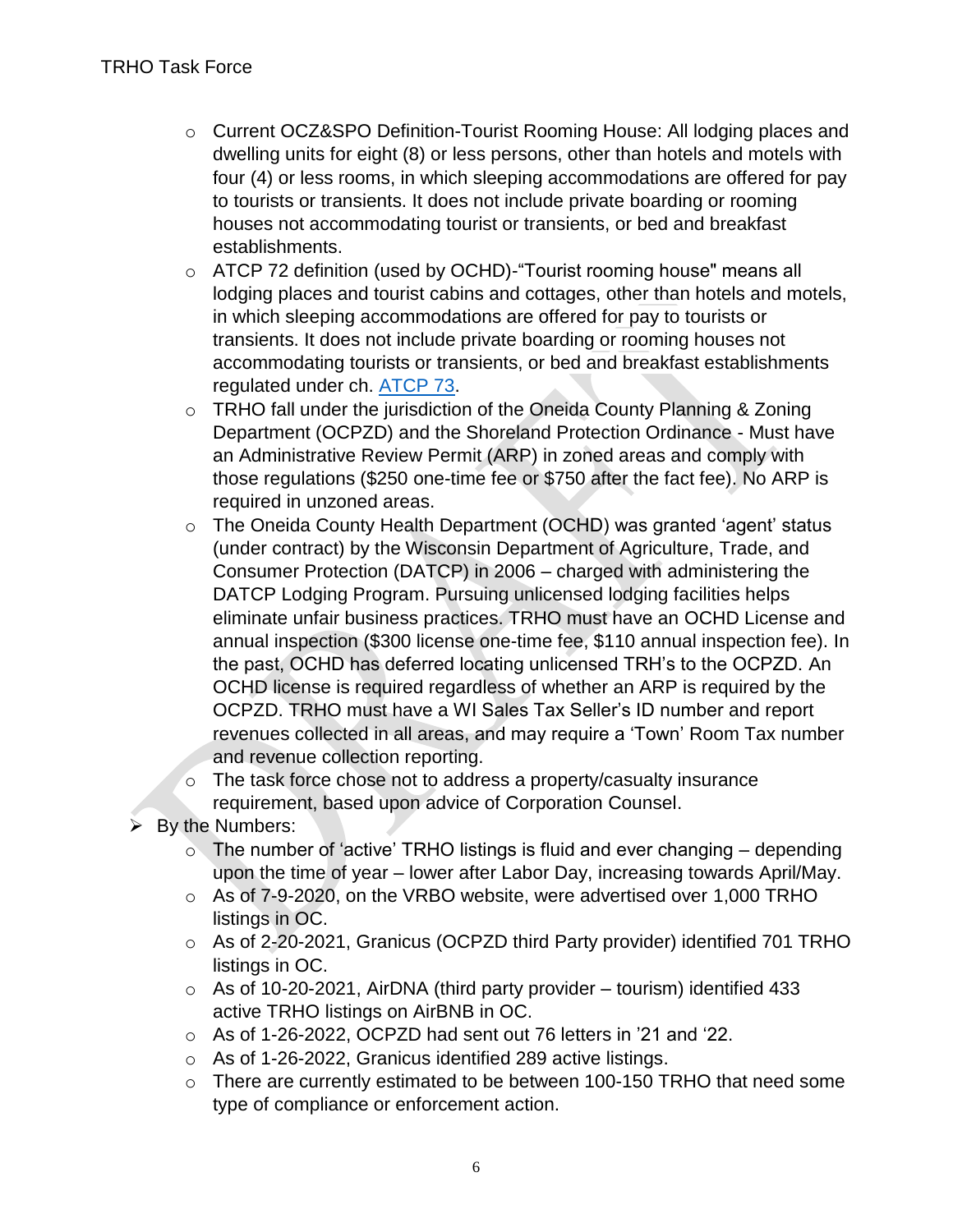- > Challenges:
	- o Zoning District and 'un-zoned' towns length of stay requirement inconsistencies:
		- Single Family Residential allows rentals of only greater than 6 nights 118 TRHO exist as of 2-1-22.
		- Several zoning districts (such as general use) have no minimum stay requirements-171 TRHO exist as of 2-1-22.
		- Un-zoned areas have no permit requirements, thus no minimum stay requirement, however, the TRHO's still need to be licensed and inspected by the OCHD.
		- It is possible that two properties across the street from each other could have different TRHO 'length of stay' requirements because they are zoned differently.
	- o Over occupancy and allowed vehicular parking
	- o Lost sales tax revenue:
		- The 'average' daily rental rate is  $$250 +/-$ , 13-week tourist window (91 days) – estimated  $$22,750 +/-$  annual rental revenue - at the WI sales tax rate 5.5% - estimated sales tax evaded \$1,251.25 for each unit….or \$125,125 for every block of 100 TRHO.
		- **Lost room tax revenue depending upon TRHO location.**
	- o Staffing: Both OCPZD and the OCHD may lack sufficient staff resources to address permitting, licensing, and inspection, as determined by the head of the departments.
		- No one-person is charged with/owns managing the licensing and permitting process in the OCPZD.
		- **OCHD splits licensing and inspection between three full-time staff and** possibly two interns in the summer (when able to get the interns). However, the OCHD is responsible for licensing and inspection of over 1,100 different types of facilities, which does not include health hazards, public water-related sample analysis, etc.
		- Timing Urgency TRHO advertising is time sensitive, seasonal, and ever changing.
		- **Most advertising is done in the Feb-May timeframe (some TRHO's** advertise year-round on their own (do not use a web-based company to advertise).
		- Goal is to get to 100% occupancy then stop advertising.
		- Granicus (monitors 60 platforms) and others use 'advertising' to identify TRHOs – once advertising is stopped, the TRHO falls off the radar screen – still renting but not advertising.
	- o Volume:
		- The ARP process is cumbersome but necessary.
	- o Compliance Enforcement: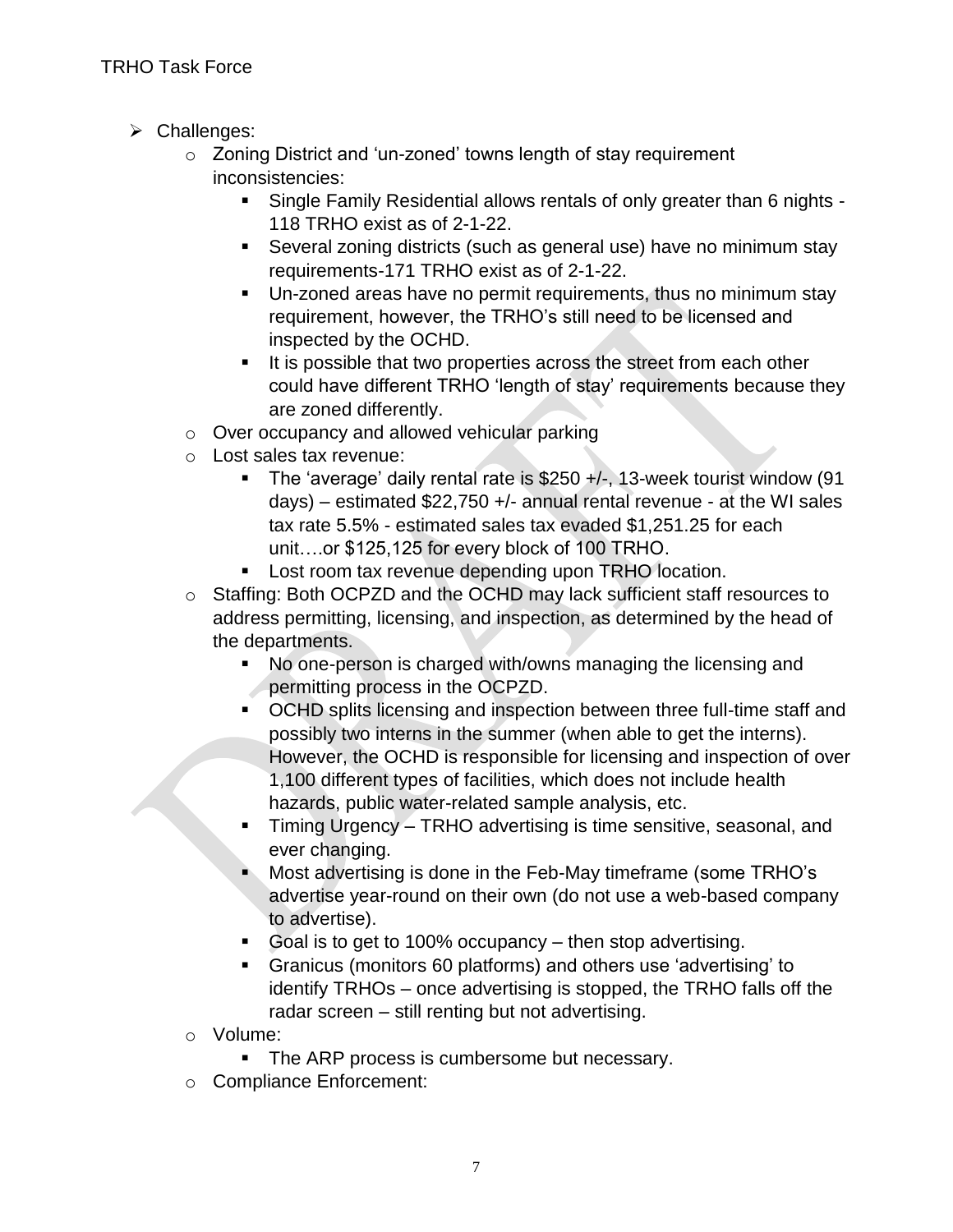- Once permitted/licensed  $-$  ~32% TRHO's so far do not stay in compliance with OCPZD requirements.
- Number of renters, length of (number of days) stay, vehicles, parking.
- Example: At one point 37 permitted TRHO in Minocqua, 17 were out of compliance.
- **Penalties for non-compliance may not be severe enough to change** behavior.
- **Corporation Counsel's participation is critical and has limited** resources.
- **Monitor existing permitted TRHO for violations of ARP conditions.**
- Monitor existing licensed TRHO for annual inspections and violations.
- Cross reference and substantiate permitted and licensed TRHO some are licensed through OCHD but not permitted through OCPZD.

#### **Findings and Recommendations as Related to the Directives:**

- > There are two distinct areas of the TRHO problem which need to be addressed:
	- o Achieving 90-95% compliance with the OCPZD ARP ordinance and OCHD licensing.
	- o Maintaining/monitoring compliance after the permitting and licensing process.
- $\triangleright$  Regarding compliance goals:
	- o OCPZD ARP process takes approximately 2-2.5 hours per TRHO.
	- o OCHD initial licensing and inspection takes approximately 3-4 hours per unit.
	- o 100 units would take 550-650 hours (total both departments) to go through the process.
	- o Note estimated hours do not include time required to deal with noncompliant TRHO.
	- $\circ$  2022 goals-100 units.
- Regarding ordinance compliance, based upon the challenges of this complex, multifaceted, multi-departmental issue:
	- o Create or appoint a 'point person/coordinator' to be responsible for coordinating the efforts of the OCPZD, OCHD, Corporation Counsel to ensure all departments are working to the same goal. Duties may include:
		- Alignment of OCHD licensing and OCPZD permitting currently there are units licensed but not permitted and conversely permitted but not licensed.
	- o Increase OCHD staffing to meet estimated annual contract compliance goals, funded by license fees generated (Board of Health is the committee of jurisdiction).
	- o Possible increase OCPZD staffing to meet estimated annual compliance goals, funded by permit fees or ARPA funds  $-$  (3<sup>rd</sup> party provider assistance may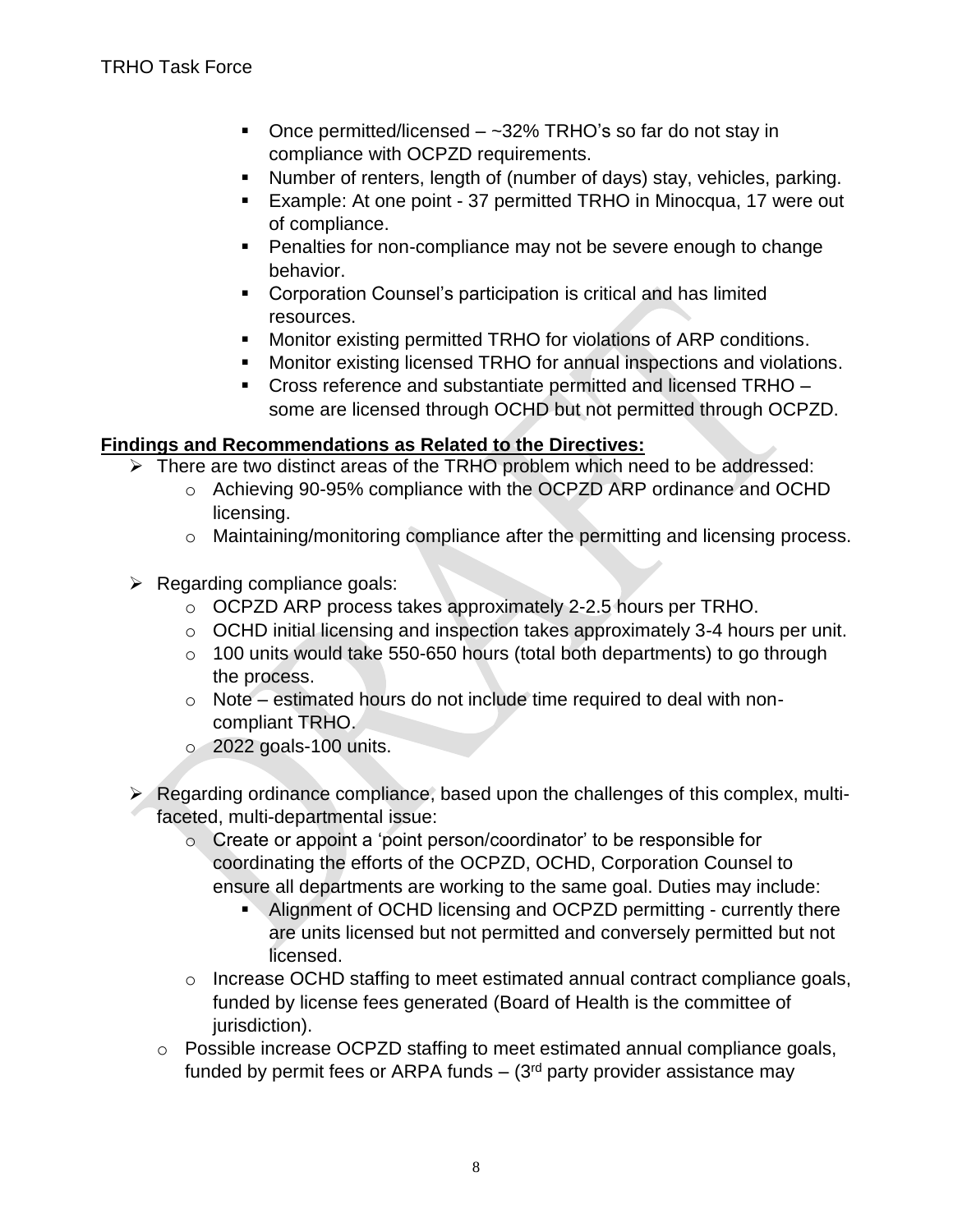eliminate need for increase OCPZD staff). (Planning & Development is the committee of jurisdiction).

 $\triangleright$  Regarding the process for dealing with non-compliant TRHO:

Unpermitted TRHO Process Receive complaint or department research Check Granicus for listing Confirm listing on advertisement platform (Airbnb, VRBO, etc.) Check with OCHD to confirm they are not licensed through OCHD Send letter to cease renting, need After-the-Fact (ATF) fee/permit Owner response – will stop renting or get ARP Abate complaint after rental is ended or ARP is issued

Enforcement process – not following ARP or continuing to rent after cease letter

Receive complaint or department research Check Granicus for listing Confirm listing on advertisement platform (Airbnb, VRBO, etc.) Create citation Send letter & citation **Court** Abate after listing comes into compliance

- $\triangleright$  Regarding engaging third party providers:
	- o Several third-party providers were evaluated.
	- o Renew Granicus Identification Contract (with potential Corp Council contract language change– contract 700 listings, cost \$14,987 (included in P&Z 2022 Budget or utilize ARPA funding) (OCPZD initiated) The identification contract is a good tool for compliance in addition to the initial licensing value.
	- o Purchase three addition modules (Compliance Monitoring, 24/7 Hotline, Mobile Permitting & Registration) 394 units, cost \$14,042 (possible ARPA funding or General Fund) (OCPZD initiated).
	- $\circ$  Utilize 3<sup>rd</sup> party providers for a maximum three-year period to achieve 95% compliance and match ARPA funding timeline.
- $\triangleright$  Regarding special job requirements of those dealing with TRHO compliance:
	- o OCHD Environmental Health Specialist job requirements (per DATCP Division of Food Safety and Recreational Licensing recommendation) for 280 - 320 licensed facilities/per inspector (self-funded with OCHD fees).
	- $\circ$  OCPZD job requirements Land Use Specialist Administrative Review Permit capable (2 currently in that position).
	- o Corp Counsel None